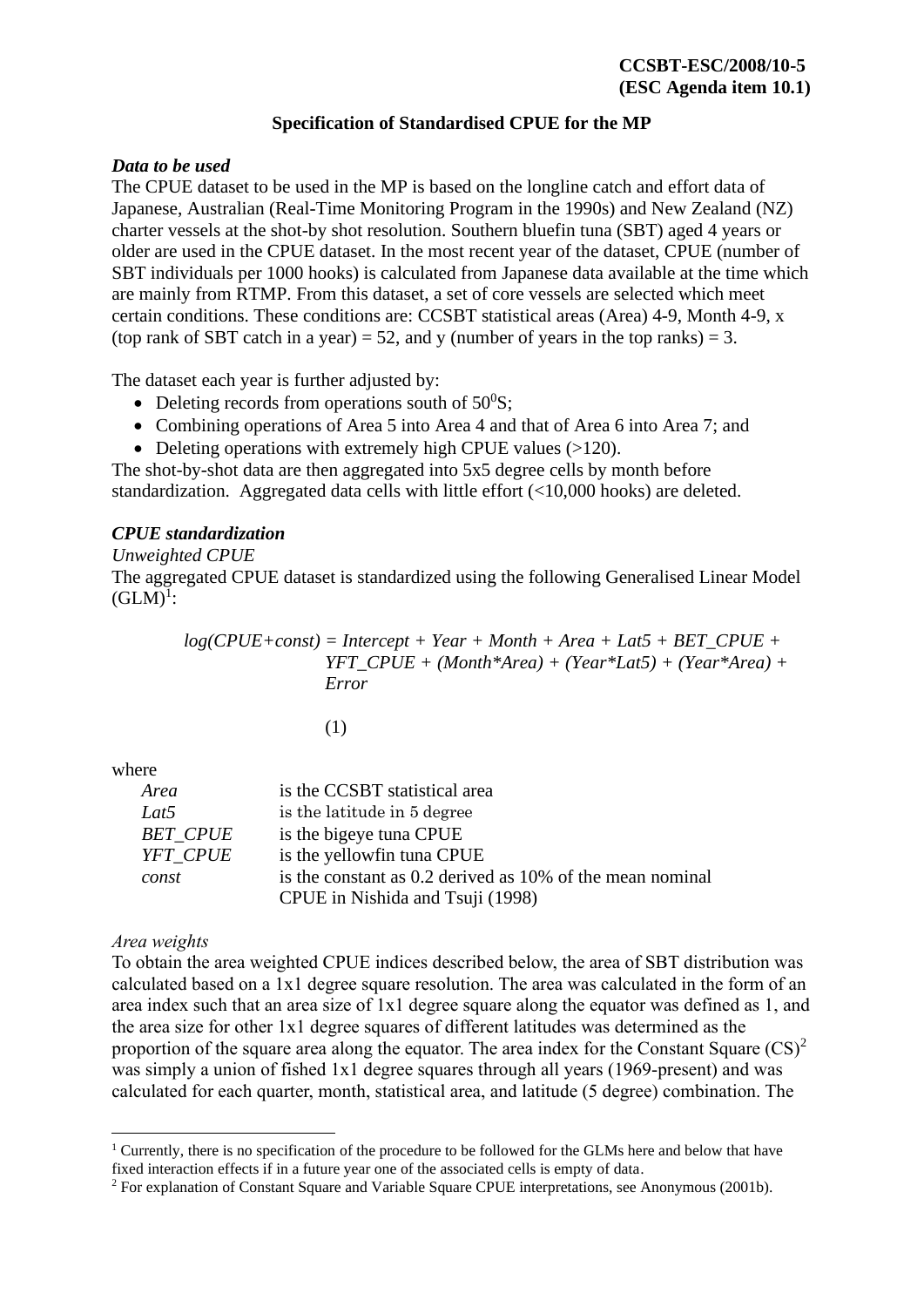area index for the Variable Square (VS) was the sum of fished 1x1 degree square areas and was calculated for each year, quarter, month, statistical area, and latitude combination. For VS, a square counts as fished only for the month in which fishing occurred. More details of the area index calculation are described in Nishida (1996).

#### *Area weighted CPUE*

With the estimated parameters obtained from the CPUE standardization above (1), the Constant Square (CS) and Variable Square (VS) CPUE abundance indices are computed by the following equations:

 $CS_{4+,y} = \sum_{m} \sum_{a} \sum_{l} (AI_{CS})_{(yy\text{-present})} [exp(Intercept + Year + Month + Area + Lat5 + 2)]$ *BET\_CPUE + YFT\_CPUE + (Month\*Area) + (Year\*Lat5) + (Year\*Area)*   $+ \sigma^2/2) - 0.2$ ]

(2)

$$
VS_{4+,y} = \sum_{m} \sum_{a} \sum_{l} (AI_{VS})_{ymal} [exp(Intercept + Year + Month + Area + Lat5 + BET_CPUE + YFT_CPUE + (Month*Area) + (Year*Lat5) + (Year*Area) + \sigma^2/2) - 0.2]
$$

(3)

where

| is the CS abundance index for age $4+$ and y-th year,                   |
|-------------------------------------------------------------------------|
| is the VS abundance index for age $4+$ and $y$ <sup>th</sup> year,      |
| is the area index of the CS model for the period yy-present             |
| $(yy=1969)$ or 1986 depending on the period of standardization,         |
| is the area index of the VS model for $y$ th year, $m$ th month, $a$ th |
| SBT statistical area, and <i>I</i> th latitude,                         |
| is the mean square error in the GLM analyses.                           |
|                                                                         |

The w0.5 and w0.8 (B-ratio and geostat proxies) CPUE abundance indices are then calculated using the following equation (Anonymous 2001a):

 $I_{y,a} = wCS_{y,a} + (1 - w)VS_{y,a}$  where  $w = 0.5$  or  $0.8$ 

(4)

The final CPUE input series is the arithmetic average of the w0.5 and w0.8 series.

### *Data calibration*

The estimated CPUE value in the most recent year, which is mainly derived from RTMP data, is corrected using the average of the "Logbook based CPUE / RTMP based CPUE" ratio for the most recent three years of logbook data.

The area weighted CPUE series between 1986 and the most recent year are then calibrated to the historical CPUE series between 1969 and 2008 using the following GLM (equation 5), described in Nishida and Tsuji (1998) for 5x5 degree cells by month data for all vessels (i.e. both core and other vessels) in Areas 4-9 and Months 4-9:

*log(CPUE+const) = Intercept + Year + Quarter + Month + Area + Lat5 + (Quarter\*Area) + (Year\*Quarter) + (Year\*Area) + Error*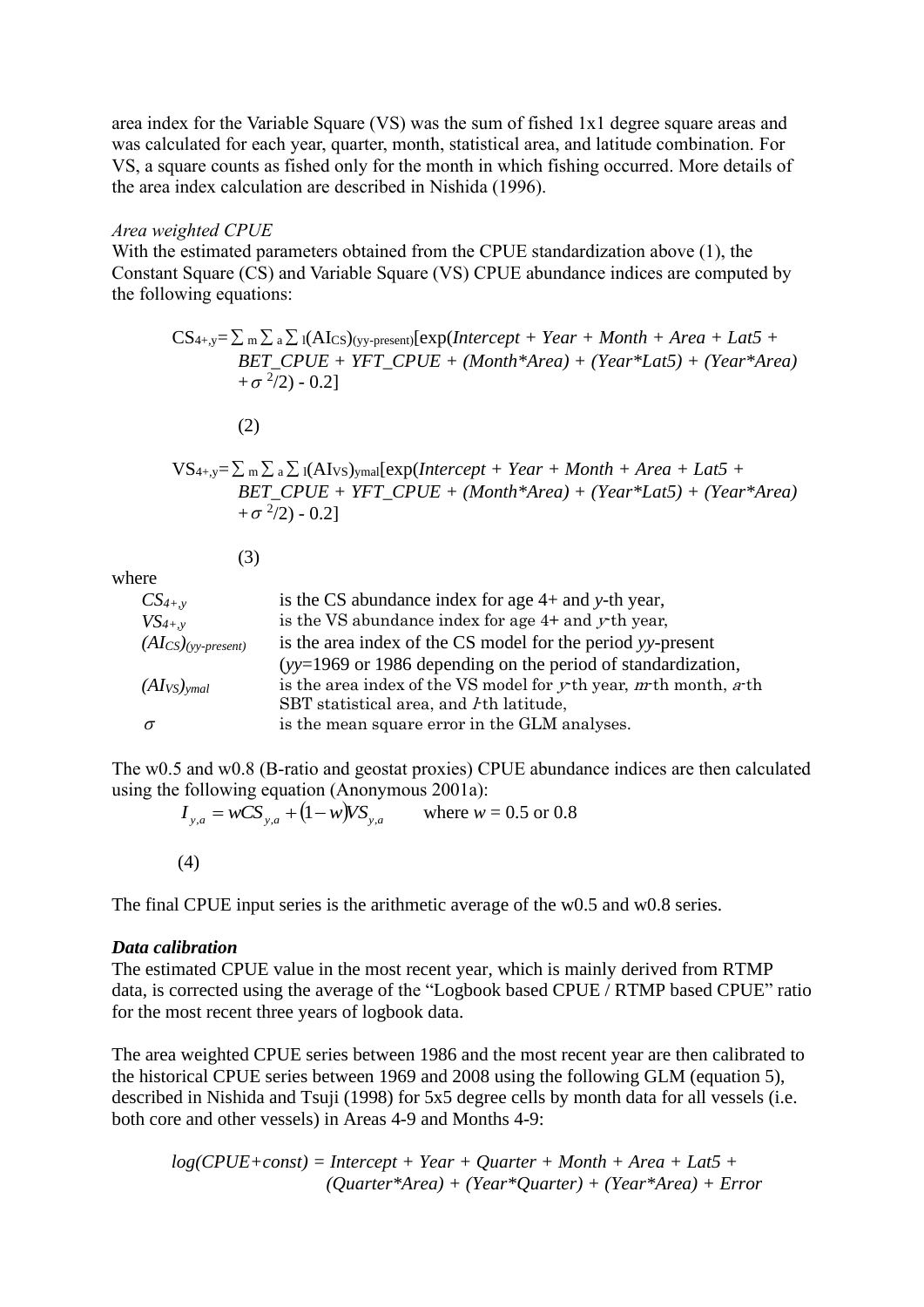where

*const* is 10% of the mean nominal CPUE.

### *CPUE series for monitoring*

Two additional CPUE series will be used for monitoring purposes of the status of the stock and MP implementation. These include:

- (1) Same procedure as specified above, but at the shot-by-shot level rather than the aggregated 5x5 level.
- (2) Same procedure as specified above, but using the simpler GLM given by:

*log(CPUE+0.2) = Intercept + Year + Month + Area + Lat5 + (Month\*Area) + Error*  (6)

### *Historical CPUE Series used as input to the Management Procedure*

The CPUE series used in the MP is the average of the base CPUE series (w0.5 and w0.8) and is adjusted in the years 1989 -2005 for the case 1 LL over-catch. The overcatch correction is based on the same assumptions used in the base-case operating model used for MP testing, namely: (i) that 25% of the unreported catch was attributed to the LL1 reported effort and (ii) that the LL overcatch was distributed amongst LL1 subfleets, areas and months in proportion to the nominal catch, except for the Australian joint venture and New Zealand charter fleets (called Option A in Attachment 4 of OMMP 2009 meeting report). In 2009, the extent of LL1 overcatch corresponding to the Case 1 market estimates provided by Lou and Hidaka for 1985-2005 (with unreported catch in 2005 set equal to unreported catch in 2004) were reestimated using a new equation for the lag from catch to market (documented in Attachment 4 of the OMMP2009 meeting report).

The resulting catch and CPUE multipliers are provided in Table 2. The CPUE multipliers are not exactly 0.25 because a small proportion of the CPUE catch (from the Australian joint venture and New Zealand charter fleets) is not affected by the overcatch. The historical CPUE series to be used as input of the MP is calculated using the following equation:

 $CPUE = (w0.5 + w0.8)/2$  \*  $(1+(Catch\_multiplier-1)*CPUE\_multiplier)$ 

|      | <b>CPUE</b>    | Catch      |
|------|----------------|------------|
|      | multiplier     | multiplier |
| Year | $S = 0.25 - A$ | Case 1     |
| 1983 | 0.25           |            |
| 1984 | 0.25           |            |
| 1985 | 0.25           |            |
| 1986 | 0.25           |            |
| 1987 | 0.25           |            |
| 1988 | 0.25           |            |

Table 2. Year, CPUE multipliers and Catch multipliers for the Case 1 LL CPUE adjustment.

(5)